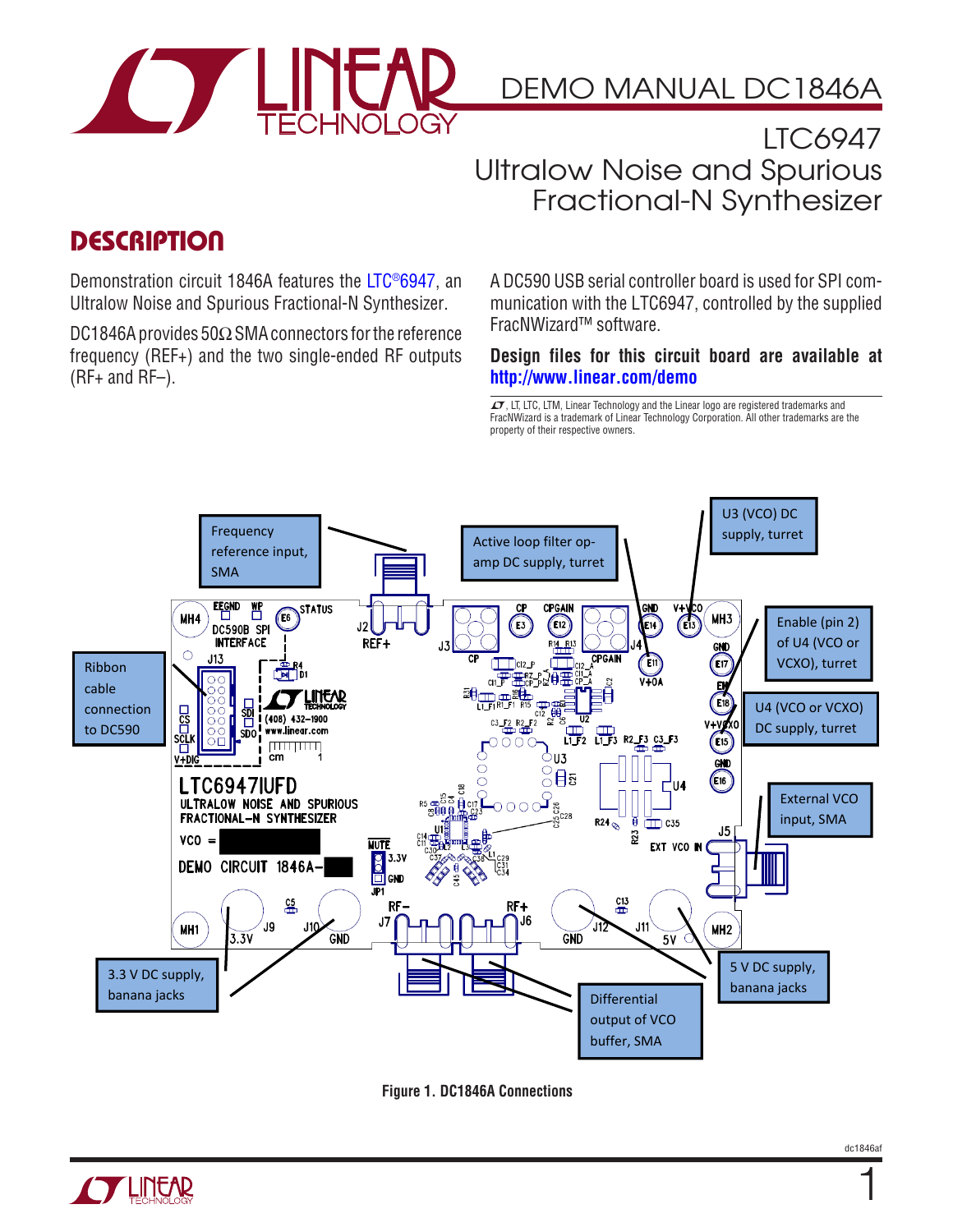# QUICK START PROCEDURE

The DC1846A is easy to set up to evaluate the performance of the LTC6947. Follow the procedure below.

The DC590 and FracNWizard application are required to control the DC1846A through a personal computer (PC).

### **DC590 Configuration**

Place the DC590 jumpers in the following positions (refer to Figure 2):

**JP4:** EE – Must be in the EN position.

**JP5:** ISO – ON must be selected.

**JP5:** SW – ON must be selected.

**JP6:** VCCIO – 3.3V must be selected. This sets the SPI port to 3.3V operation.

Connect the DC590 to one of your computer's USB ports with the included USB cable.

### **FracNWizard Installation**

The FracNWizard software is used to communicate with the LTC6947 synthesizer. It uses the DC590 to translate between USB and SPI-compatible serial communications formats. It also includes advanced PLL design and simulation capabilities. The following are the FracNWizard system requirements:

- Windows Operating System: Windows XP, Windows 2003 Server, Windows Vista, Windows 7
- Microsoft .NET 3.5 SP1 or later
- Windows Installer 3.1 or later
- Linear Technology's DC590 hardware



**Figure 2. DC590 Jumper and Connector Locations**

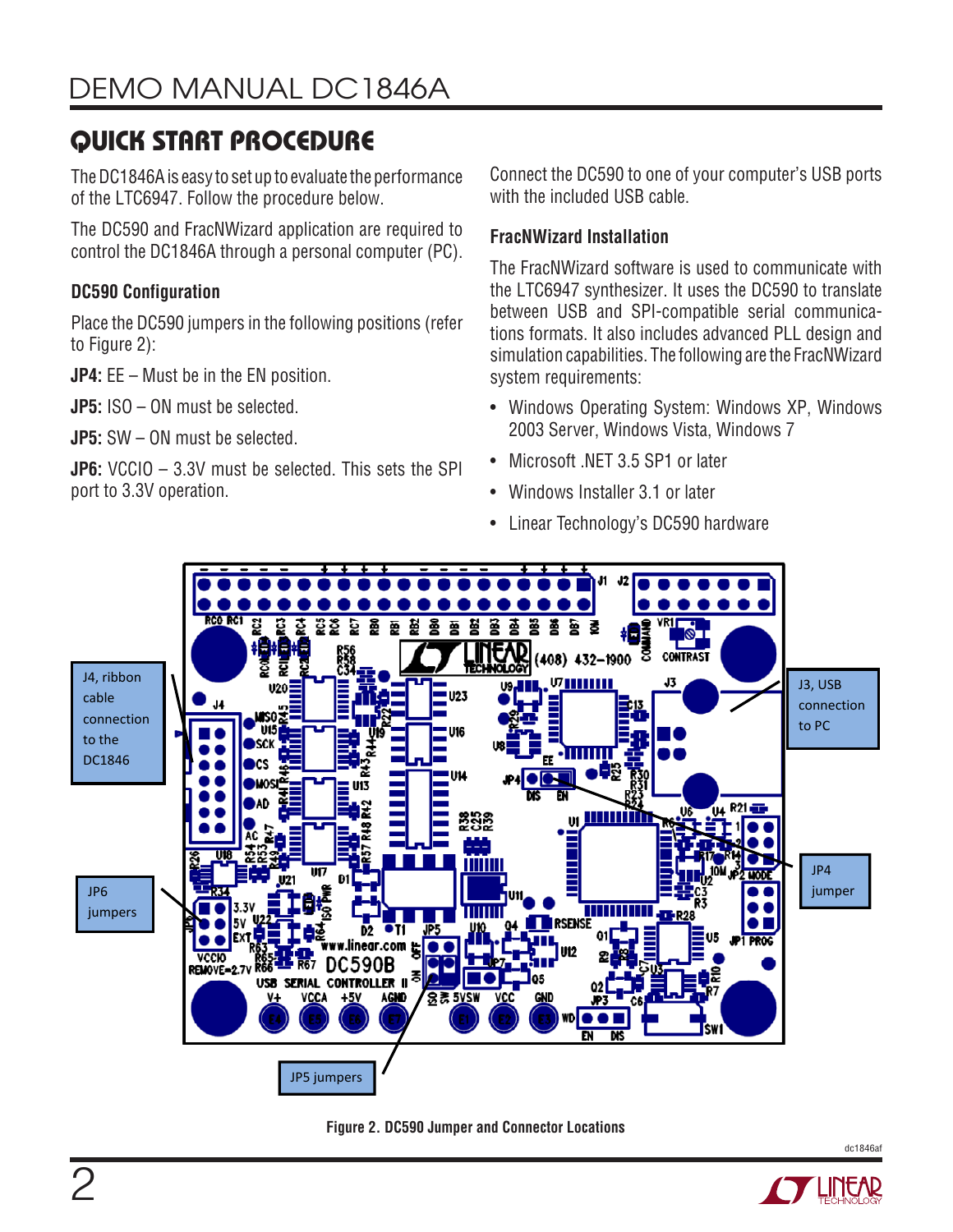## QUICK START PROCEDURE

Download the FracNWizard setup file at:

www.linear.com/FracNWizard

Run the FracNWizard setup file and followthe instructions given on the screen. The setup file will verify and/or install Microsoft .NET and install the FracNWizard. Refer to the Help menu for software operation.

#### **DC1846A Configuration**

1. Connect a 100MHz reference frequency source (at J2) and signal analyzers to RF+ and/or RF– (at J6 and/or J7) using the SMA connectors (see Figure 1 and the Typical DC1846A Requirements and Characteristics table).

*Be sure to terminate any unused RF output with 50Ω, or poor spurious performance may result.*

2. Choose the MUTE jumper setting:

JP1: GND/3.3V - MUTE position. Select GND to mute the RF output, 3.3V to unmute.

- 3. Connect the GND, 3.3V, 5V banana jacks and the V+VCO turret to a power supply and apply power (see Figure 1 and the Typical DC1846A Requirements and Characteristics table).
- 4. Connect the DC590 to the DC1846A with the provided ribbon cable.
- 5. Run the FracNWizard application.
- 6. In FracNWizard, click *File -> Load Settings* and point to the "LTC6947\_100MHz.fracnset" file.

The red LED on the DC1846A should turn on indicating that the loop is locked at 2415MHz.



**Figure 3. FracNWizard Screenshot**

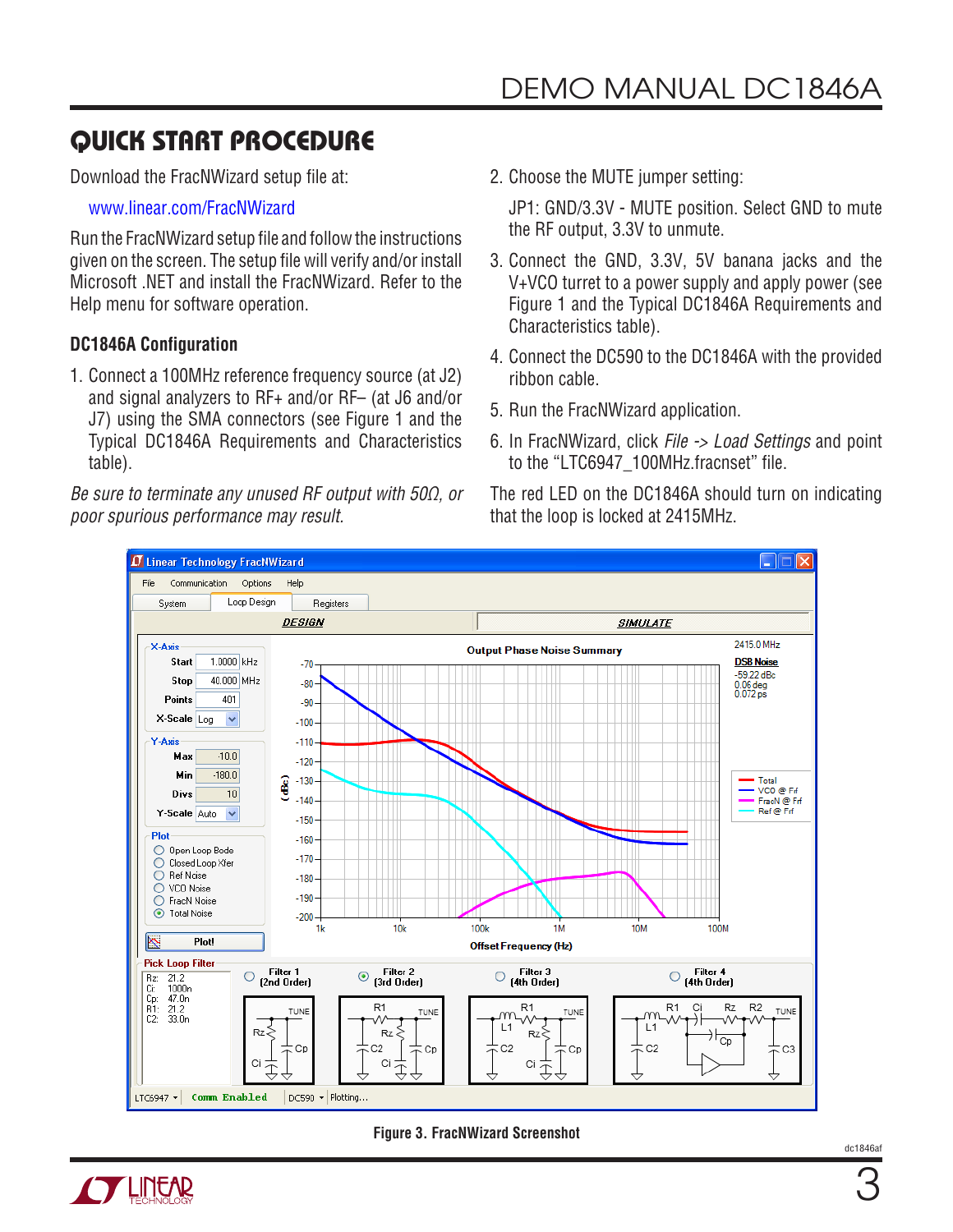### QUICK START PROCEDURE

#### **Troubleshooting**

If the red LED does not illuminate, follow the instructions below:

- 1. Verify that you are able to communicate with the DC1846A. The bottom status line in FracNWizard should read "LTC6947" and "Comm Enabled". Refer to FracNWizard's Troubleshoot and Help if not.
- 2. Verify that the 3.3V, 5V and V+VCO have the correct voltages on them and that the reference frequency is applied to the REF+ SMA input.

If the red LED is on but you cannot detect an RF output, make sure the DC1846A jumper JP1 is at the 3.3V position. Run Help -> Troubleshoot in FracNWizard if the problem is not resolved.

# DC1846A RECONFIGURATION

The DC1846A is flexible and allows the use of a variety of VCOs and the choice to employ either an active or passive loop filter. The following covers the hardware reconfiguration of the DC1846A. Refer to FracNWizard's Help and the LTC6947 data sheet to better understand how to change programmed parameters on the DC1846A.

#### **Installing Different Tunable Devices**

**Table 1. Oscillator Options**

The DC1846A permits the use of different tunable oscillators, such as VCOs and VCXOs. There are two different oscillator footprints on the board: U3, which accommodates the popular  $0.5 \times 0.5$  in. package, and U4, which accommodates another common  $14 \text{mm} \times 9 \text{mm}$  package with four or six pins. An external connectorized VCO can also

drive the LTC6947 through J5. Table 1 gives options to customize the DC1846's VCOs. When using an active loop filter, an additional pole is required in the loop filter to limit the op amp's noise contribution to the VCO phase noise.

### **Selecting Loop Filter Type**

The DC1846A can use either an active or a passive loop filter, depending upon the application. Some VCO tuning voltage ranges are greater than the LTC6947 charge pump voltage range (refer to the LTC6947 data sheet). In such cases, an active loop filter using an op amp can deliver the required tuning voltage. Table 2 summarizes these options. FracNWizard helps determine the component values listed in this table.

| TUNABLE<br><b>DEVICE</b> | <b>SELECTION</b><br><b>COMPONENTS</b>                                                                  | <b>RESISTOR FOR</b><br><b>ADDITIONAL POLE</b>                                                       | <b>CAPACITOR FOR</b><br><b>ADDITIONAL POLE</b>                                                                                                                                                                  | <b>POWER</b>                                                                                    | <b>ENABLE PIN OR</b><br><b>REMARKS</b>                                                                                                            |
|--------------------------|--------------------------------------------------------------------------------------------------------|-----------------------------------------------------------------------------------------------------|-----------------------------------------------------------------------------------------------------------------------------------------------------------------------------------------------------------------|-------------------------------------------------------------------------------------------------|---------------------------------------------------------------------------------------------------------------------------------------------------|
| $U3^*$                   | $C26 \approx 100pF$ , depopulate<br>R2_F3, C25 and C28*                                                | $R2_F2 = 0\Omega$ for passive<br>loop filter*<br>R2 F2 = $75\Omega$ for active<br>loop filter       | $C3_F2 =$ Open for passive<br>loop filter*<br>Pick C3_F2 such that<br>$1/(2\pi \times R2 \text{ F2} \times C3 \text{ F2}) \approx$<br>$15 \times$ the loop bandwidth in<br>Hz for active loop filter            | Determined by U3<br>device power supply<br>specification, up to 24V<br>applied to V+VCO turret  |                                                                                                                                                   |
| U <sub>4</sub>           | $C28 \approx 100pF$ , depopulate<br>R2_F2, C25 and C26                                                 | $R2_F3 = 0\Omega$ for passive<br>loop filter<br>R2 F3 $\cong$ 75 $\Omega$ for active<br>loop filter | $C3_F3 =$ Open for passive<br>loop filter<br>Pick C <sub>3</sub> F <sub>3</sub> such that<br>$1/(2\pi \times R2$ F3 $\times$ C3 F3) $\approx$<br>$15 \times$ the loop bandwidth in<br>Hz for active loop filter | Determined by U4<br>device power supply<br>specification, up to 24V<br>applied to V+VCXO turret | Use EN turret to control<br>pin 2 of U4 if needed                                                                                                 |
| External                 | $C25 \approx 100pF$ , R15 = 0 $\Omega$<br>Ohms, depopulate R13,<br>C <sub>26</sub> and C <sub>28</sub> |                                                                                                     |                                                                                                                                                                                                                 |                                                                                                 | Selection components<br>are for an active loop<br>filter. Connect the<br>external VCO output to<br>J5. Use CPGAIN to tune<br>the external device. |

### \*These are the default installation options. For the DC1846A-A, U3 is populated with CVCO55CC-2328-2536 from Crystek

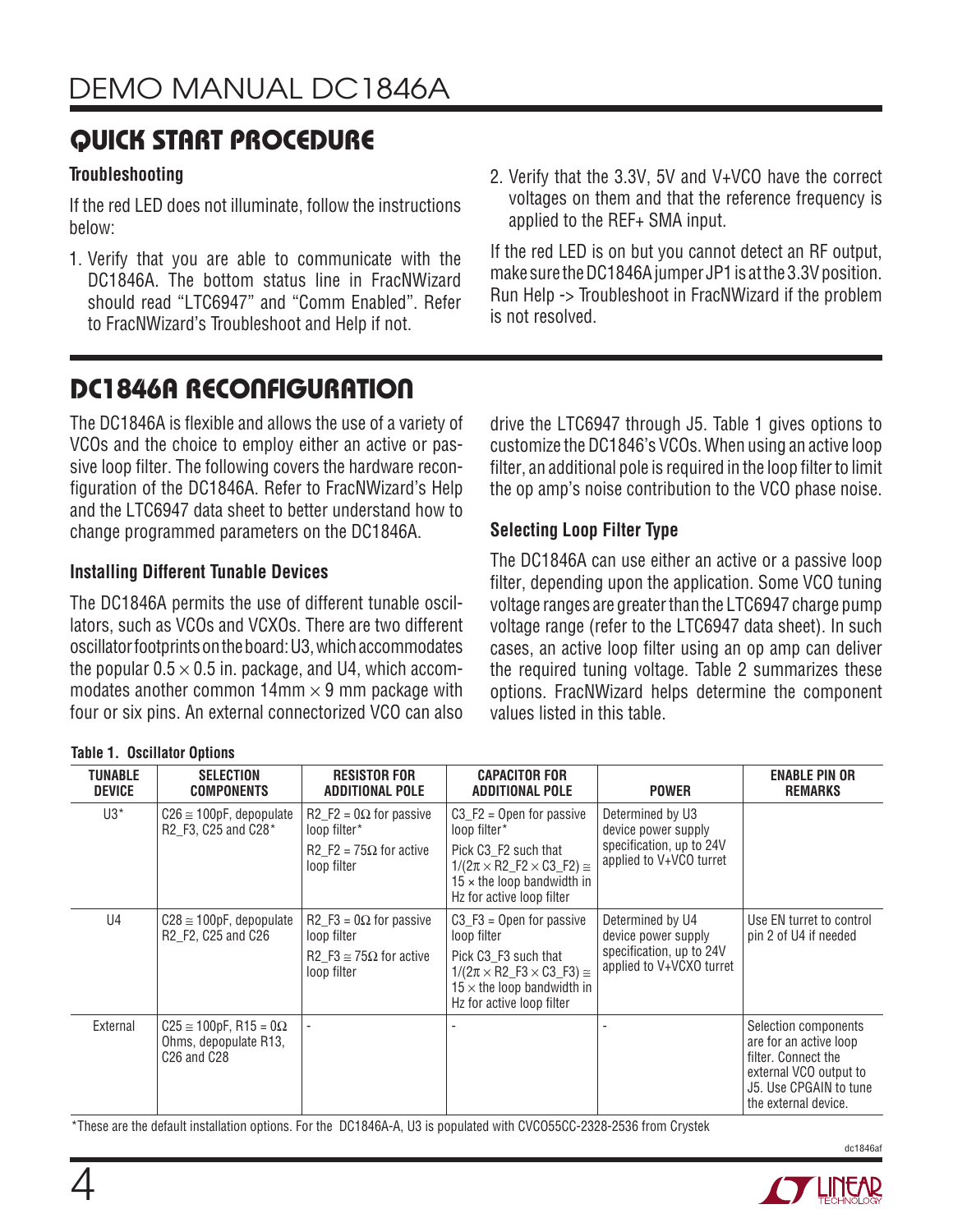## DC1846A RECONFIGURATION

#### **Table 2. Loop Filter Options**

| <b>LOOP FILTER</b><br><b>TYPE</b> | <b>SELECTION</b><br><b>RESISTORS</b>                                                                                     | <b>RZ FROM</b><br><b>FRACNWIZARD</b> | <b>CI FROM</b><br><b>FRACNWIZARD</b>        | <b>CP FROM</b><br>FRACNWIZARD | <b>POWER</b>                                                                                                                       | <b>CPINV BOX,</b><br><b>SYSTEM TAB IN</b><br><b>FRACNWIZARD</b> |
|-----------------------------------|--------------------------------------------------------------------------------------------------------------------------|--------------------------------------|---------------------------------------------|-------------------------------|------------------------------------------------------------------------------------------------------------------------------------|-----------------------------------------------------------------|
| Passive                           | R14 and R16 = $0\Omega$ ,<br>depopulate R13 and<br>R <sub>15</sub>                                                       | RZ P                                 | CI1_P in parallel<br>with CI <sub>2</sub> P | $CP$ $P$                      | None                                                                                                                               | Unchecked                                                       |
| Active                            | R <sub>13</sub> (except when<br>using an external<br>VCO) and R15 = $0\Omega$ ,<br>depopulate R14 and<br>R <sub>16</sub> | RZ A                                 | CI1_A in parallel<br>with CI <sub>2</sub> A | $CP$ $A$                      | Determined by the<br>maximum allowed<br>tune voltage of the<br>populated VCO (U3<br>or U4), up to 24V<br>applied to V+OA<br>turret | Checked                                                         |

### TYPICAL DC1846A REQUIREMENTS AND CHARACTERISTICS

| <b>PARAMETER</b>            | <b>INPUT OR OUTPUT</b> | PHYSICAL LOCATION                   | <b>DETAILS</b>                                                             |
|-----------------------------|------------------------|-------------------------------------|----------------------------------------------------------------------------|
| 3.3V Power Supply           | Input                  | J9 and J10 banana jacks             | Low noise and spur-free 3.3V,<br>$103mA**$                                 |
| 5V Charge Pump Power Supply | Input                  | J11 and J12 banana jacks            | Low noise and spur-free 5V,<br>$22mA**$                                    |
| 5V VCO Power Supply         | Input                  | V+VCO turret                        | Low noise and spur-free 5V,<br>$30mA**$                                    |
| REF+, Reference Frequency   | Input                  | J2 SMA connector                    | Low noise 100MHz <sup>**</sup> , 6 to 10dBm<br>into 50 $\Omega$ , see Note |
| $RF+$ and $RF-$             | Two Outputs            | J6 and J7 SMA connectors***         | 2328 to 2536MHz <sup>**</sup> in 190.7Hz <sup>**</sup><br>steps, OdBm      |
| Loop Bandwidth              | -                      | Set by loop filter component values | 30.7kHz**                                                                  |

\*\*These values are for the "DC1846A\_100MHz.fracnset" file and included VCO.

\*\*\**Any unused RF output must be terminated with 50Ω, or poor spurious performance may result.*

**Note:** A low noise 100MHz reference frequency, such as the Wenzel 501-04516D OCXO, is recommended. If using a different frequency, make sure to update the Fref and R\_DIV boxes under the System tab in FracNWizard so that Fpfd is still 50MHz. For example, if a 250MHz clock is used, Fref should be changed to 250MHz and R\_DIV to 5. Ref BST and FILT under the System tab in FracNWizard might need to be changed if the reference frequency and/or power is different than what is recommended in the table above. More information can be found in the LTC6947 data sheet.

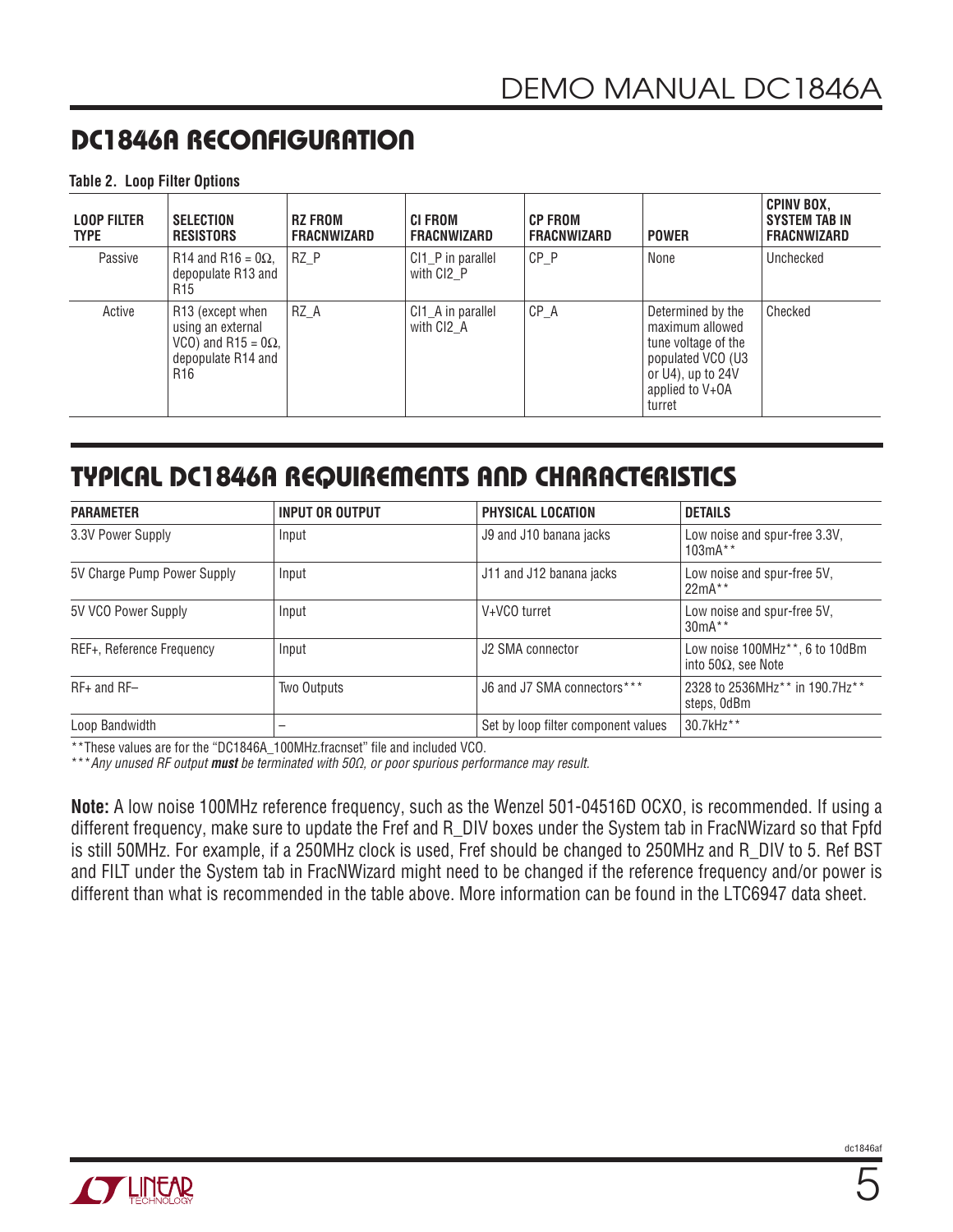# DEMO MANUAL DC1846A

### PARTS LIST

| <b>ITEM</b>    | <b>QTY</b>     | <b>REFERENCE</b>                          | PART DESCRIPTION             | <b>MANUFACTURER/PART NUMBER</b>  |
|----------------|----------------|-------------------------------------------|------------------------------|----------------------------------|
| 1              | 0              | CI1_A, C3_F2, C3_F3, CP_A, C14            | CAP, 0603                    | 0PT                              |
| $\overline{2}$ | 6              | CI1_P, C5, C12, C13, C18, C31             | CAP, 0603 1.0µF 10% 10V X7R  | TAIYO YUDEN, LMK107B7105KA-T     |
| $\,3$          | 0              | CI2_P, CI2_A                              | CAP, 1206                    | 0PT                              |
| $\overline{4}$ | 1              | $CP_P$                                    | CAP, 0603 47nF 10% 50V X7R   | AVX 06035C473KAT2A               |
| 5              | 3              | C1, C19, C33                              | CAP, 7361 47µF 10% 35V, 7361 | AVX TAJV476K035RNJ               |
| 6              | 3              | C2, C21, C35                              | CAP, 0805 0.1µF 10% 50V X7R  | AVX 08055C104KAT2A               |
| $\overline{7}$ | $\overline{2}$ | C3, C16                                   | CAP, 7343 330µF 10% 10V TANT | AVX TPME337K010R0035             |
| 8              | 9              | C4, C6, C11, C30, C36, C39, C41, C43, C44 | CAP, 0402 0.1µF 10% 10V X7R  | TAIYO YUDEN, LMK105B7104KV-F     |
| 9              | 1              | C <sub>7</sub>                            | CAP, 7343 47µF 10% 20V TANT  | AVX TAJD476K020RNJ               |
| 10             | $\overline{2}$ | C8, C15                                   | CAP, 0402 1µF 10% 16V X5R    | TDK C1005X5R1C105K               |
| 11             | 4              | C17, C23, C34, C45                        | CAP, 0402 0.01µF 10% 16V X7R | AVX 0402YC103KAT2A               |
| 12             | 1              | $C2$ <sub>_F1</sub>                       | CAP, 0603 33nF 10% 50V X7R   | AVX 06035C333KAT2A               |
| 13             | $\mathbf 0$    | C25, C28                                  | CAP, 0402                    | 0PT                              |
| 14             | 4              | C26, C29, C37, C38                        | CAP, 0402 100pF 10% 16V NPO  | AVX 0402YA101KAT2A               |
| 15             | 1              | D <sub>1</sub>                            | LED, RED                     | PANASONIC LN1251CTR              |
| 16             | 10             | E3, E6, E11-E18                           | TURRET                       | MILL-MAX 2501-2-00-80-00-00-07-0 |
| 17             | $\mathbf{1}$   | JP1                                       | HEADER, 3-PIN 2mm            | SAMTEC TMM-103-02-L-S            |
| 18             | 4              | J2, J5, J6, J7                            | CONN, SMA 50Ω EDGE-LAUNCH    | E.F. JOHNSON, 142-0701-851       |
| 19             | 0              | J3, J4                                    | CONN, SMA 50Ω Straight       | 0PT                              |
| 20             | 4              | J9, J10, J11, J12                         | JACK, BANANA                 | KEYSTONE 575-4                   |
| 21             | 1              | J13                                       | HEADER, 7 DUAL PIN, 2mm      | MOLEX 87831-1420                 |
| 22             | 0              | L1                                        | IND, 0402                    | 0PT                              |
| 23             | $\overline{2}$ | L2, L3                                    | IND, 0402 68nH 5%            | COILCRAFT 0402HPH-68NXJLW        |
| 24             | 1              | $L1$ $F1$                                 | RES, 0805, 0 $\Omega$ JUMPER | VISHAY CRCW08050000Z0EA          |
| 25             | $\mathbf 0$    | $L1_F2, L1_F3$                            | IND, 0805                    | 0PT                              |
| 26             | $\overline{2}$ | R1_F1, RZ_P                               | RES, 0603 21Ω 1% 1/10W       | VISHAY CRCW060321R0FKED          |
| 27             | 5              | R1, R2, R11, R20, R26                     | RES, 0402 4.99kΩ 1% 1/16W    | VISHAY CRCW04024K99FKED          |
| 28             | 1              | R4                                        | RES, 0402 330Ω 1% 1/16W      | NIC NRC04F3300TRF                |
| 29             | 1              | R <sub>5</sub>                            | RES, 0402 51.1Ω 1% 1/10W     | VISHAY CRCW040251R1FKED          |
| 30             | $\overline{4}$ | R7, R8, R18, R19                          | RES, 0402 200kΩ 1% 1/16W     | VISHAY CRCW0402200KFKED          |
| 31             | $\overline{4}$ | R9, R14, R16, R2_F2                       | RES, 0603 0Ω JUMPER          | VISHAY CRCW06030000Z0EA          |
| 32             | 3              | R12, R21, R22                             | RES, 0402 100Ω 5% 1/16W      | VISHAY CRCW0402101RJKED          |
| 33             | 0              | R13, R15, R2_F3, RZ_A, R31                | RES, 0603                    | 0PT                              |
| 34             | 0              | R23, R24                                  | RES, 0402                    | 0PT                              |
| 35             | 5              | R25, R27, R28, R29, R30                   | RES, 0402 0Ω JUMPER          | VISHAY CRCW04020000Z0EA          |
| 36             | 1              | U1                                        | IC, QFN28IUFD-4X5            | LINEAR TECH. LTC6947IUFD         |
| 37             | 1              | U <sub>2</sub>                            | IC, LOW NOISE AMP, SO8       | LINEAR TECH. LT1678IS8#PBF       |
| 38             | 1              | U3                                        | IC, VCO                      | CRYSTEK, CVCO55CC-2328-2536      |
| 39             | 0              | U4                                        | IC, CRYSTAL OSCILLATOR       | 0PT                              |
| 40             | 2              | U5, U10                                   | IC, DUAL BUFFER, SC70        | FAIRCHILD SEMI NC7WZ17P6X        |
| 41             | 1              | U8                                        | I.C., Serial EEPROM, TSSOP8  | MICROCHIP, 24LC025-I /ST         |
| 42             | 1              | U11                                       | IC, DUAL TRANSCEIVER, SOT363 | NXP 74LVC1T45GW                  |
| 43             | 1              | <b>SHUNT ON JP1 (2&amp;3)</b>             | SHUNT, 2mm CTRS              | SAMTEC 2SN-BK-G                  |



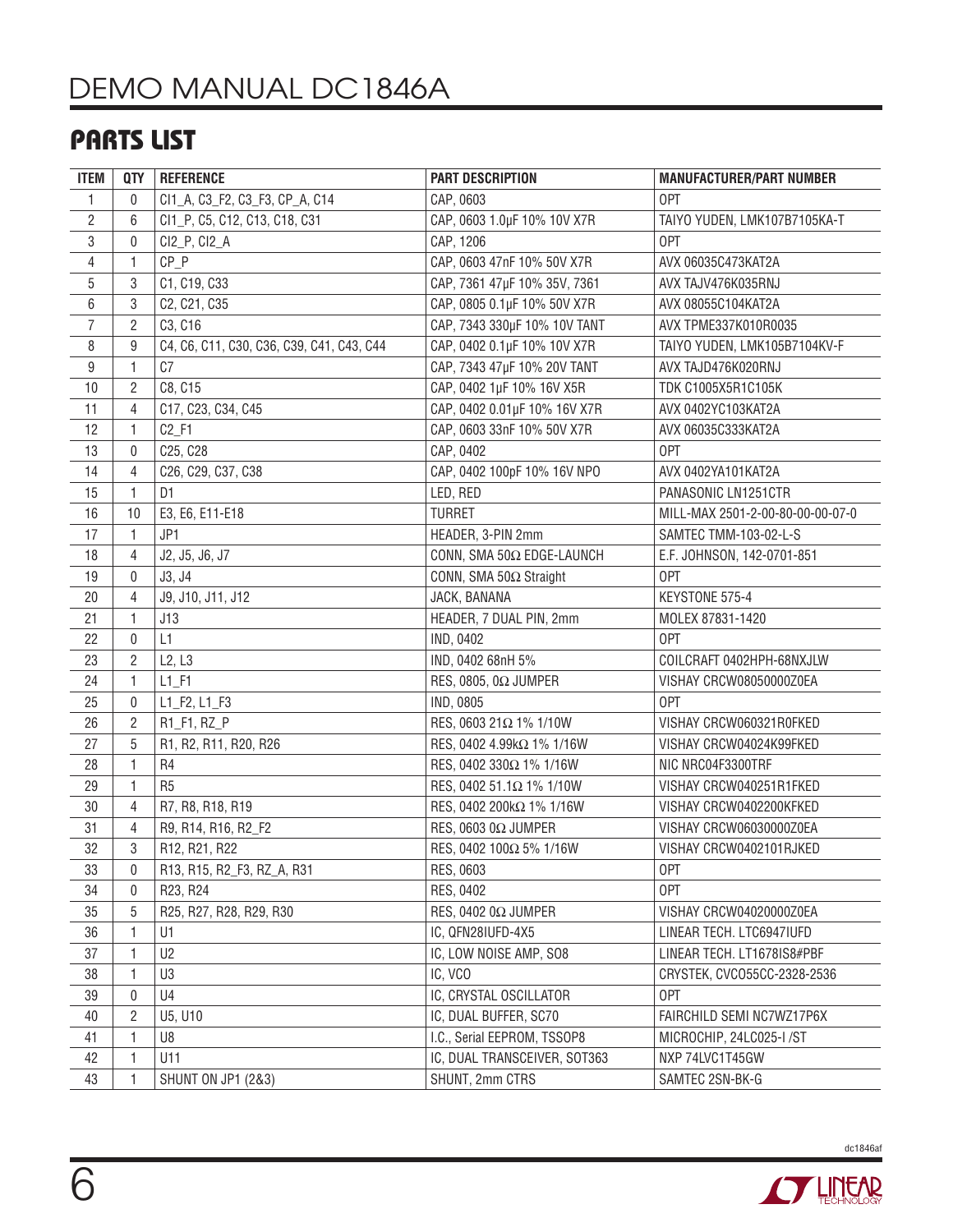### SCHEMATIC DIAGRAM

**OF LINEAR** 



dc1846af

7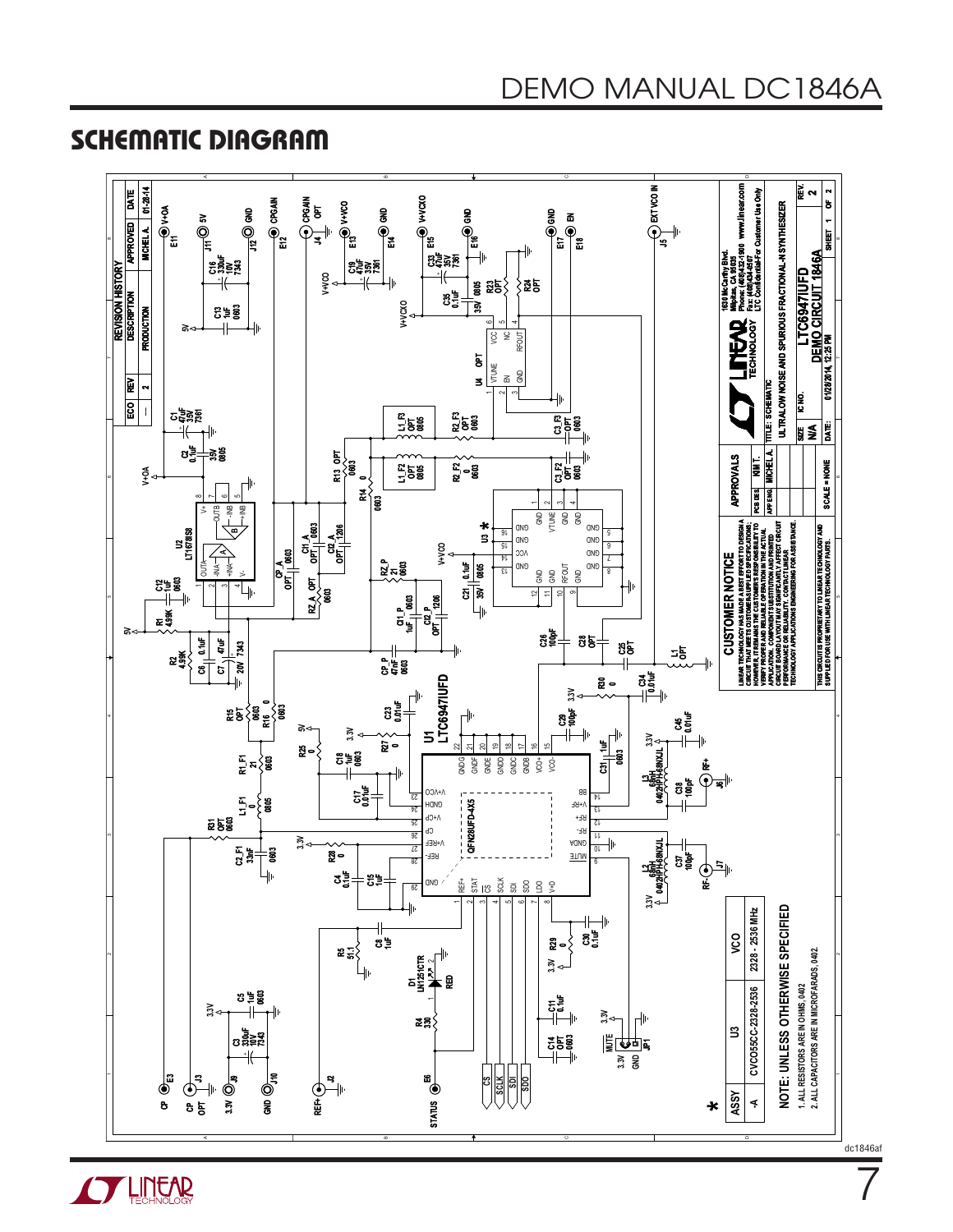## SCHEMATIC DIAGRAM



**Note:** The buffers shown on sheet 2 of 2 of the schematic are used to protect the LTC6947 when connected to the DC590 before the LTC6947 is powered up. There is no need for such circuitry if the SPI bus is not powered before powering up the LTC6947. The EEPROM is for identification and is not needed to program the LTC6947.

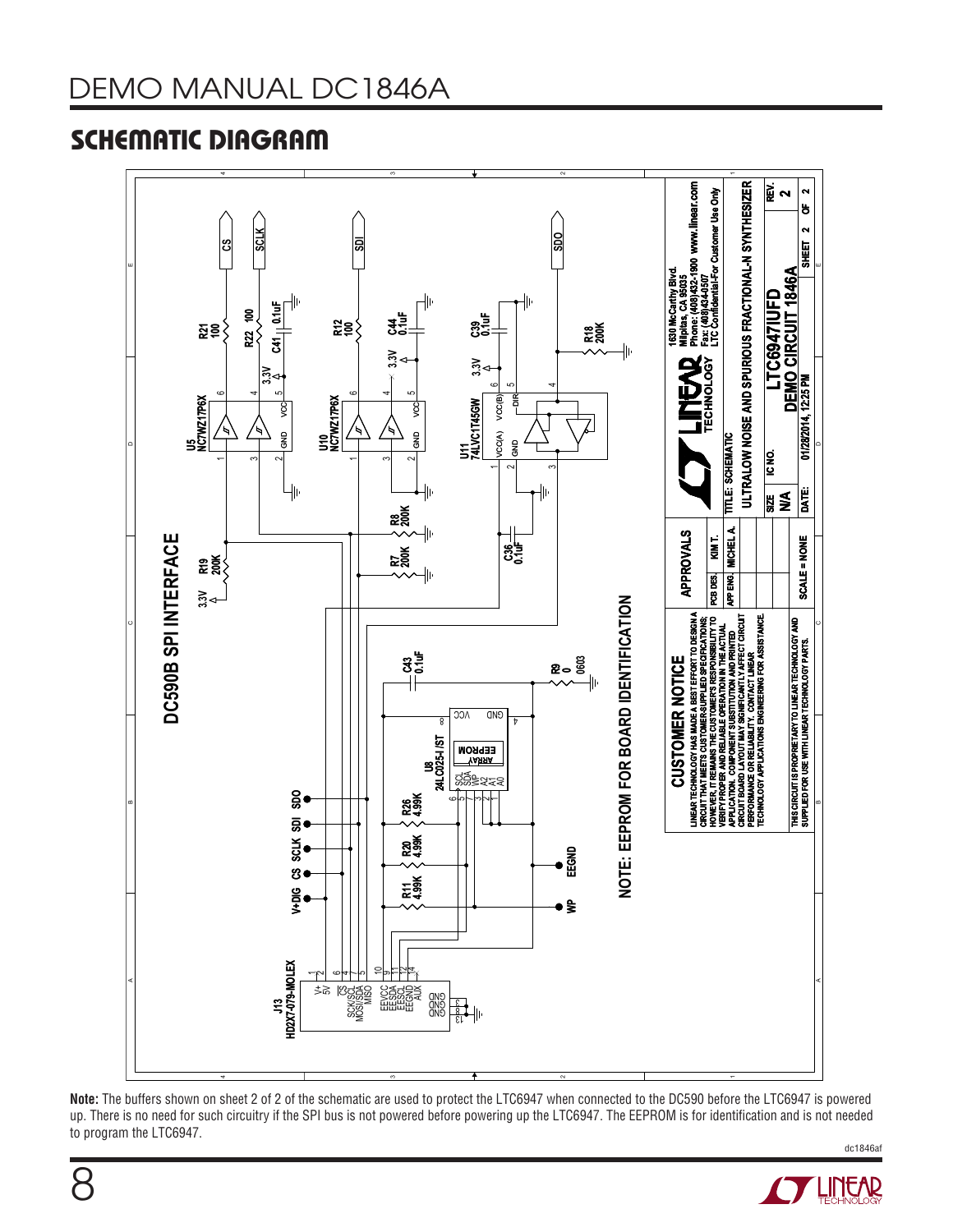### LAYOUT TOP LAYER





Information furnished by Linear Technology Corporation is believed to be accurate and reliable. However, no responsibility is assumed forits use. Linear Technology Corporationmakes no representation that the interconnection of its circuits as described herein will not infringe on existing patent rights.